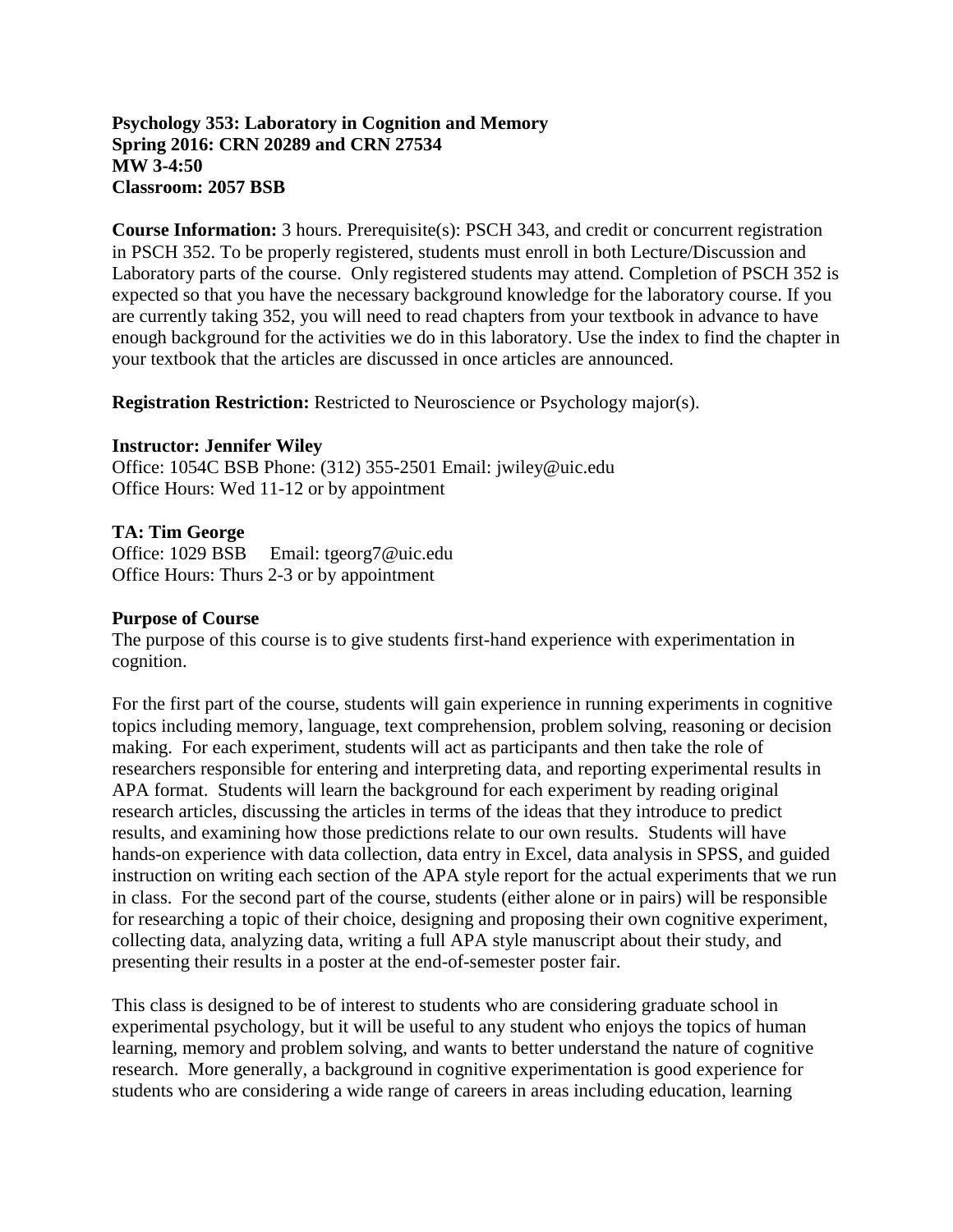sciences, law, business, medicine, and neuroscience. This course does require students to be highly self-motivated as they propose and complete their projects during the second half of the semester.

## **Journal Articles:**

Readings will be original journal articles that will be assigned once students have participated in each experiment. They will available through UICCAT online journal subscriptions.

## **Strongly Recommended Text: APA Publication Manual (6th edition; 2009).**

All of your assignments MUST conform to APA style. This publication manual is recommended but not required for purchase. If you are considering pursuing a graduate degree in psychology, you might as well buy it now. For others, this book is on reserve at the library and you may wish to make copies of important pages to help you keep to style. If you do decide to buy it, online merchants are usually cheaper than the UIC bookstore.

# **Grading**

Grades will be determined by the following:

- 30% Participation in in-class experiments and laboratory activities
- 20% Quizzes on readings
- 30% Written Assignments
- 20% Final Project

**No make-up quizzes will be given.**

**No late papers will be accepted.**

**The University recognizes a student's responsibility for attending classes as constant. In case of emergencies, contact the instructor as soon as possible.**

**This is a fast-paced laboratory course with many in-class exercises. Students will not be able to earn credit for missed activities due to late registration or absences. Students joining the course after the end of the second week of classes will have already missed the opportunity to earn a large percentage of available points.**

**Students with Disabilities:** Reasonable accommodations will be made, but requests must be made **during the first week of class**. Students with disabilities who require accommodations for access and participation in this course must be registered with the Office of Disability Services (ODS). Please contact ODS at 312/413-2103 or 312/413-0123.

**Campus Policy on Observance of Religious Holidays:** Students who wish to observe their religious holidays shall notify the faculty member **by the tenth day of the semester** of the date when they will be absent unless the religious holiday is observed on or before the tenth day of the semester. In such cases, the student shall notify the faculty member at least five days in advance of the date when he/she will be absent. The faculty member shall make every reasonable effort to honor the request, not penalize the student for missing the class, and if an examination or project is due during the absence, give the student an exam or assignment equivalent to the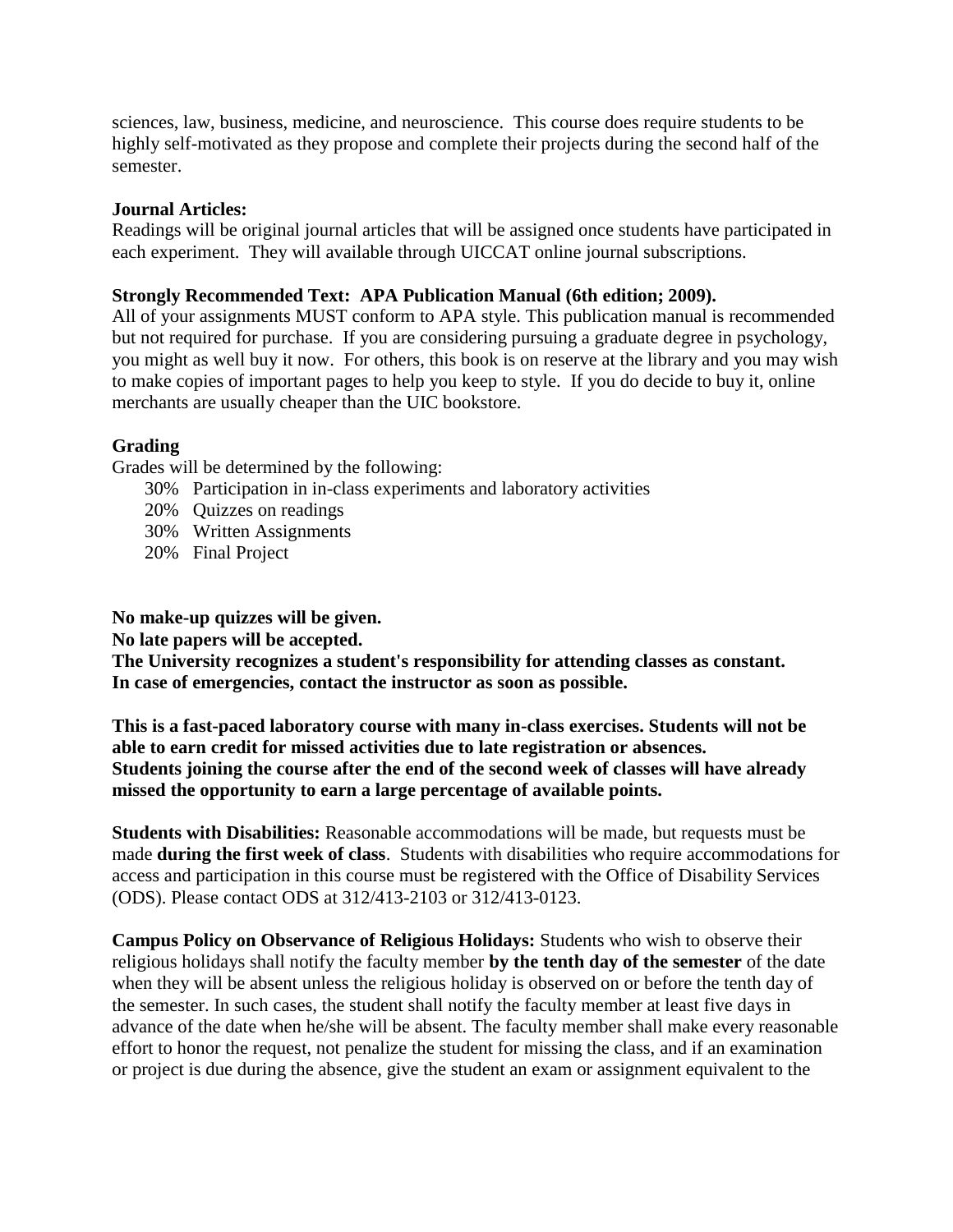one completed by those students in attendance. If the student feels aggrieved, he/she may request remedy through the campus grievance procedure.

**Plagiarism/Cheating:** Plagiarism is defined as the use (or submission) of another's ideas, thoughts, or writing, without proper acknowledgment (quotation marks and citations). If you are ever unsure about what constitutes plagiarism, attend the TAs office hours. Bring examples of your writing and the original article, and ask the TA for guidance. When you are composing a new research paper and reading and discussing other research papers in it, be sure to use your own words to describe the gist of other studies or other author's explanations. Make sure that you discuss other papers in a way that supports the point you are making in your own paper. This is one good way to avoid using someone else's words. If you must use a direct quote or wording from a paper you are reading, then use quotation marks. It is rare that you should have to do this in writing research papers, except for when you are reporting exact instructions that were used in previous experiments in a method section. In almost all other cases, you should be paraphrasing or summarizing other articles. When you paraphrase or summarize another paper do not use quotation marks, but when describing what was found in a previous study or suggested by a previous author, you must cite the source in APA style.

You may discuss our readings, experiments and findings with other students in the course. But, be sure to write your own assignments. **Do not copy another student's assignments. This is plagiarism. Do not share your writing assignments with other students. You will also be considered at fault even if another student uses your work without your knowledge. Do not give others to opportunity to cheat off of your work.**

Any form of plagiarism or cheating (misrepresentation of another's work or answers as your own) will not be tolerated. Students who are found to have plagiarized work or cheat on any assignment will be subject to various disciplinary actions including a failing grade on the particular assignment, failure of the entire course, and possible expulsion from the University. For more information about the violation of Academic Integrity and its consequences please see the UIC Department of Student Judicial Affairs (http://www.uic.edu/depts /sja/integrit.htm).

### **Course Schedule**

Jan 11 Introductory remarks, Review of Syllabus, Overview of Class

 Discussion of Five Key Questions (these are the questions that will appear on all quizzes to test your understanding of each experiment we read):

1. What is the main theoretical question that is being tested in this study?

2. What was the manipulation or what defines the groups of participants? (IV)

3. What was measured? What task did participants do? (DV)

4. What happened (how did the IV affect the DV)?

 5. What does this empirical result mean? How does this result relate to the main theoretical question?

Participate in Experiment 1

 Overview of APA Style: [Manuscript Order](http://wiley.lsri.uic.edu/psch353/APA_MS_Overview_S16.doc) [Example APA Style Paper](http://wiley.lsri.uic.edu/psch353/Example_APA_OneExp.pdf) Lecture on [APA Style for Method](http://wiley.lsri.uic.edu/psch353/APA_Method_S16.doc)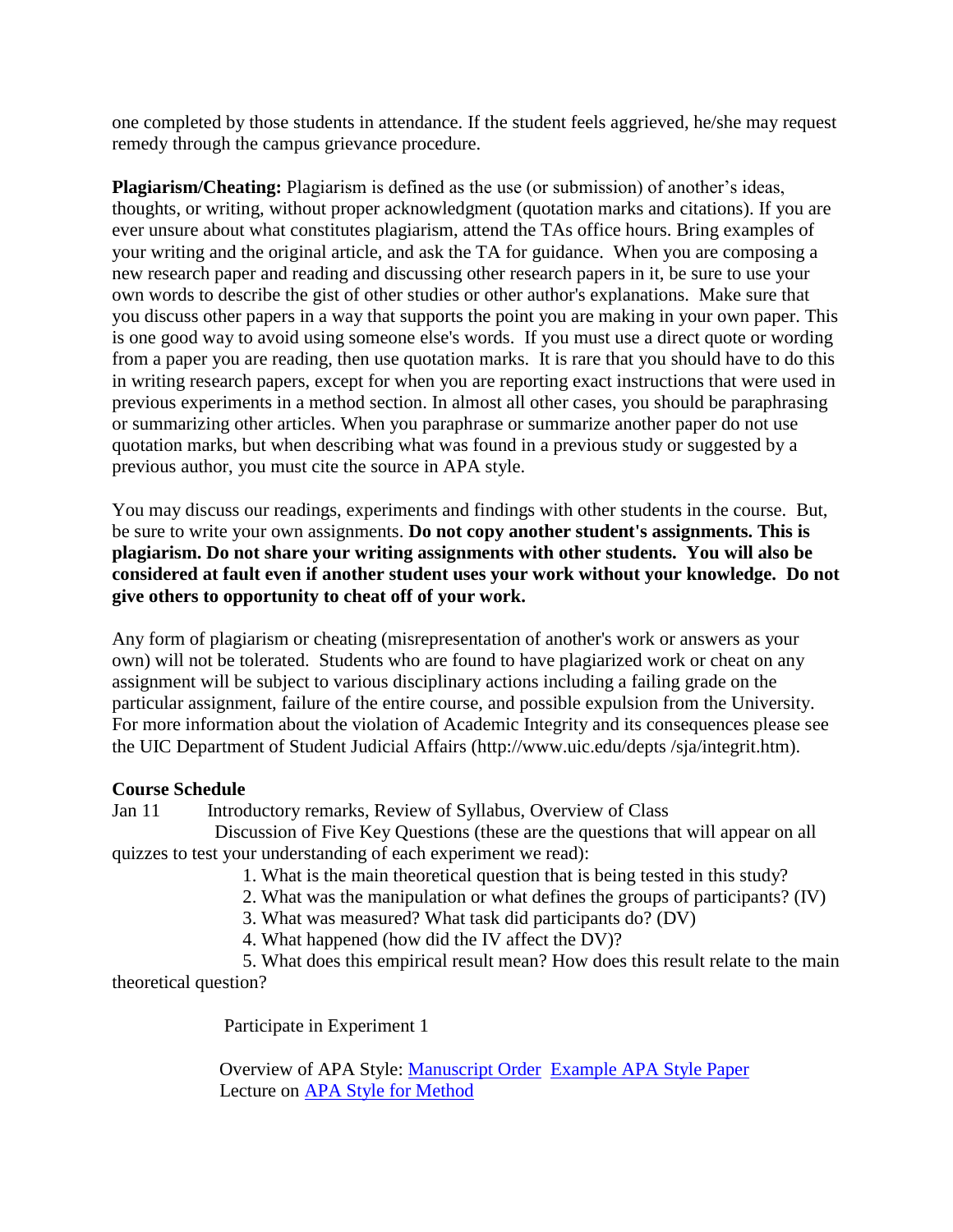## [Example](http://wiley.lsri.uic.edu/psch353/APAstyle_method_example.pdf) Method and [Detailed Specifications](http://wiley.lsri.uic.edu/psch353/APAstyle_method_elements.pdf) from APA Manual Take detailed notes on Method for Experiment 1

Reading Assignment 1: **Auble& Franks, 1978** (quiz questions 2, 3, and 4 will be on Experiment 1)

Jan 13 Quiz on Reading Assignment 1 How to read a journal article BRING A HARD COPY OF THE ARTICLE TO CLASS WITH YOU Walk through article, background, and predictions for Experiment 1 Discuss Method and Exact Running Procedure Data Collection Assignment: Collect data in Experiment 1 from friends/relatives before next class APA Style (Continued) Abstract, Title Page, Methods, References

 Lecture on [APA Style for Title Page/Abstract](http://wiley.lsri.uic.edu/psch353/APA_Title_Abstract_S16.doc) [APA Style for References](http://wiley.lsri.uic.edu/psch353/APA_References_S16.doc) Examples [Method and References](http://wiley.lsri.uic.edu/psch353/Example_APA_Method_References.pdf) [Title Page/Abstract](http://wiley.lsri.uic.edu/psch353/Example_APA_Title_Abstract.pdf) [More General APA Style](http://wiley.lsri.uic.edu/psch353/More%20General%20APA%20Style.docx) points

- Jan 18 NO CLASS, MLKJR DAY
- Jan 20 Score data (BRING NEW DATA TO CLASS) Enter data in Excel Intro to SPSS, Descriptive and Inferential Statistics, [Worksheet](http://wiley.lsri.uic.edu/psch353/how2spss_exp1_s16.doc) Analyze and Discuss findings

APA Style (if needed) Abstract, Title Page, Methods, References

Writing Assignment 1: Title Page, Abstract, Methods, References for Experiment 1 [Grading Checklist for Writing Assignment \(Title Page Abstract Methods References\)](http://wiley.lsri.uic.edu/psch353/gradesheet1_S16.doc)

Jan 25 Writing Assignment 1 Due (through Blackboard and bring hard copy to class) APA Style Discussion Participate in Experiment 2

[Reading Assignment 2:](http://wiley.lsri.uic.edu/psch353/sws93.pdf)

Smith, S. M., Ward, T. B., & Schumacher, J. S. (1993). Constraining effects of examples in a creative generation task. *Memory & Cognition, 21*, 837-845.

Jan 27 Quiz on Reading Assignment 2 (Focus on Experiment 1 for questions 2, 3, 4) Walk through article, background, and predictions for study BRING A HARD COPY OF THE ARTICLE TO CLASS WITH YOU

 Data Coding Discussion Data Coding Assignment: Code data using rubric and fill in excel sheet before

next class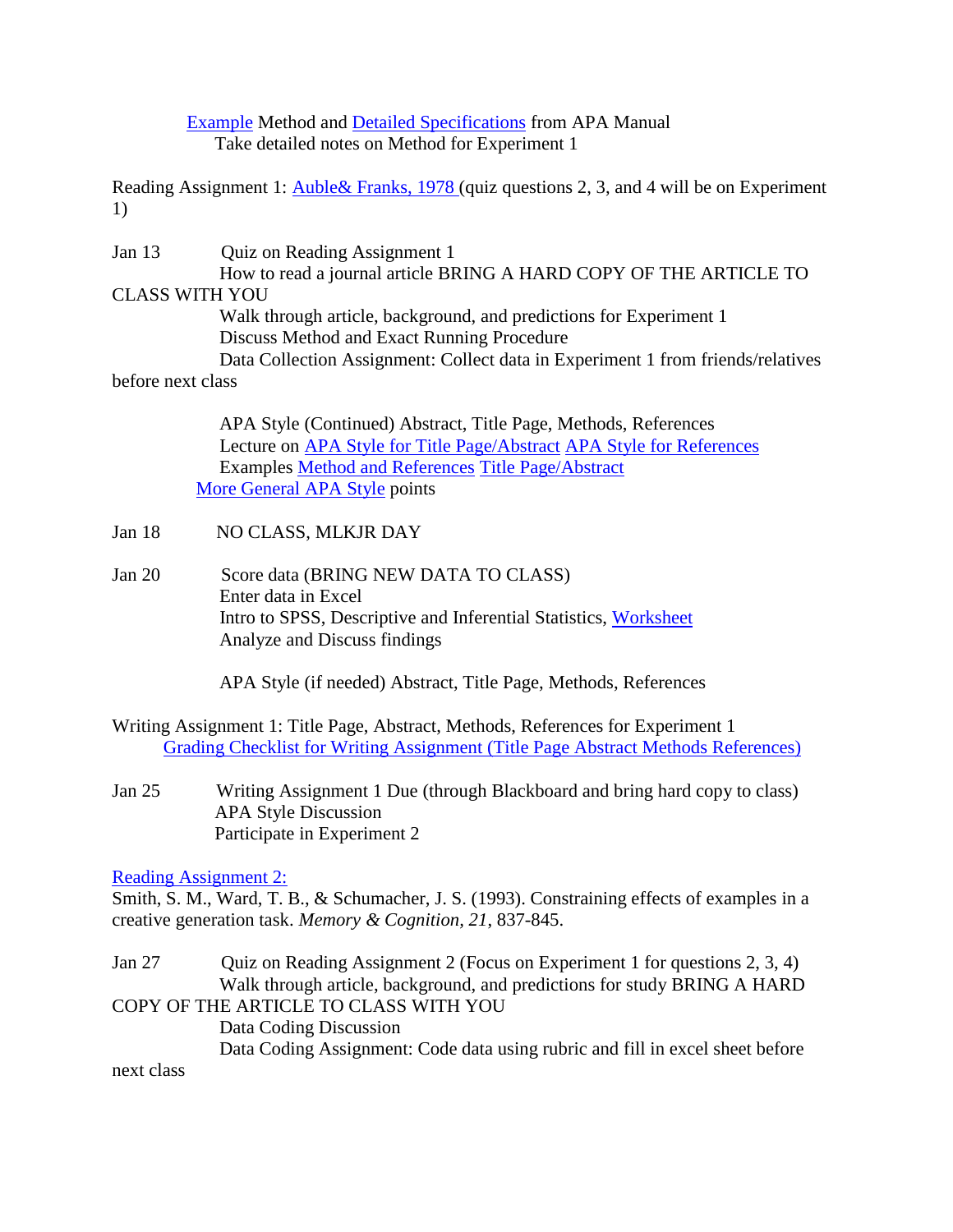| Feb 1  | REVISED Writing Assignment 1 Due (through Blackboard and bring hard copy to |
|--------|-----------------------------------------------------------------------------|
| class) |                                                                             |

 Interrater Reliability Discussion Compute Interrater Reliability using ICC Finalize Data Lecture on [APA Style for Results \(and Coding section of Methods\)](http://wiley.lsri.uic.edu/psch353/APA_Results_S16.docx) Example [Results](http://wiley.lsri.uic.edu/psch353/Example_APA_Results.pdf) See article for example scoring section at start of results.

Feb 3 Analyze data with [worksheet](http://wiley.lsri.uic.edu/psch353/how2spss_exp2_s16.docx)

Feb 8 Discuss Findings Be sure to compare our results to the original paper. What did we replicate? How did the new variable come out?

 How to make Tables [\(worksheet\)](http://wiley.lsri.uic.edu/psch353/353_Tables_worksheet_S16.docx) Example [Table 1](http://wiley.lsri.uic.edu/psch353/SampleTable_S16.pdf) APA Standard Abbreviations: [Measurement](http://wiley.lsri.uic.edu/psch353/APA%20Abbreviations%20Measurement.pdf) [Statistical](http://wiley.lsri.uic.edu/psch353/APA%20Abbreviations%20Statistical.pdf)

Feb 10 [How to make Figures and Graphs in Excel](http://wiley.lsri.uic.edu/psch353/353_FiguresandGraphs_worksheet_S16.docx) Example [Figure](http://wiley.lsri.uic.edu/psch353/Example_APA_Figure.pdf) Recap: General APA Style and Results sections

 Writing Assignment 2 -- Title, Abstract, Results, References, Table for one results AND Figure for another result (or examples of toys)

 Grading Checklist for Writing Assignment [2 \(Title Page, Abstract, Results, References,](http://wiley.lsri.uic.edu/psch353/gradesheet2_S16.doc)  [Table and Figure\)](http://wiley.lsri.uic.edu/psch353/gradesheet2_S16.doc)

Feb 15 Writing Assignment 2 Due (through Blackboard and bring hard copy) APA Style Discussion Participate in Experiment 3

[Reading Assignment 3:](http://wiley.lsri.uic.edu/psch353/mayer%202005.pdf) DO NOT READ UNTIL AFTER CLASS

Feb 17 Quiz on Reading Assignment 3

 Walk through article, background, predictions BRING A HARD COPY OF THE ARTICLE TO CLASS WITH YOU

[How to write introductions to articles](http://wiley.lsri.uic.edu/psch353/how2int.html)

How to find articles for your introduction (with [worksheet\)](http://wiley.lsri.uic.edu/psch353/how2keyword.doc)

 ARTICLE ASSIGNMENT: Find an article relevant for writing an introduction to Experiment 4 and submit APA style refs and pdf of article to TA

Feb 22 Analyze data using [worksheet](http://wiley.lsri.uic.edu/psch353/how2anal_expt4.rtf) Discuss results [How to Present Article Summaries](http://wiley.lsri.uic.edu/psch353/how2int.html)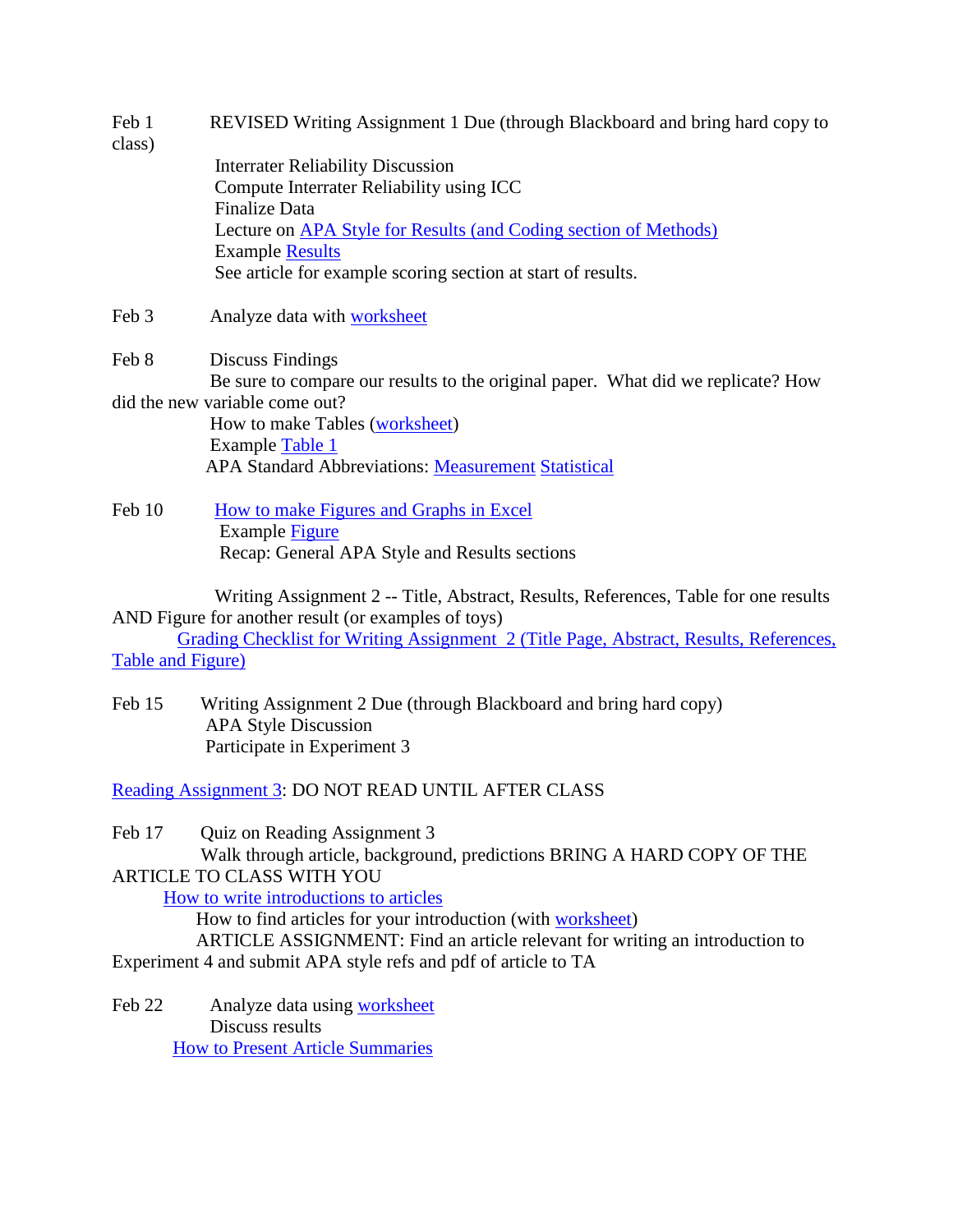Feb 24 Article Presentations: Summarize a relevant article for the class (5 minutes per student)

Writing Assignment 3: title, abstract, intro and reference section for Experiment 4 (Your paper must cite 3 journal articles in the introductory section)

 [Grading checklist for Writing Assignment 3 \(Title Page, Abstract, Introduction,](http://wiley.lsri.uic.edu/psch353/gradesheet4_S15.doc)  [References\)](http://wiley.lsri.uic.edu/psch353/gradesheet4_S15.doc)

Feb 29 Writing Assignment 3 Due (through Blackboard and bring hard copy) How to pick a project - [Project worksheet](http://wiley.lsri.uic.edu/psch353/how2proj.html)

[How to write a proposal](http://wiley.lsri.uic.edu/psch353/how2prop.doc)

 Assignment: Decide on a topic/IV/DV for your project (you can either work alone or with a partner)

Complete one worksheet per project

 When worksheet complete email answers to instructor and she will schedule meeting (during normal class times in her office).

Mar 2 Meetings with Instructor to discuss approve projects. Following meeting, develop script/exact running procedure and exact stimuli. Classroom will be available to work on Proposals/Worksheets

Mar 7-11 Pilot project on atleast 2 people (each) to test stimuli, script, data collection, data coding (bring pilot data to TA meeting)

When you are happy with your materials, email TA to schedule a meeting.

 Bring exact stimuli and script (all materials) to TA meetings (during normal class time in TA office).

 Meet with TA to proof and finalize Experiment Materials and Running Procedure (so TA can administer your experiment)

Following meeting, finalize proposal.

- *Mar 14-18* Full written proposal due to TA by Friday March 19 Proposal should be submitted through Blackboard. FINAL and EXACT COPIES of all running materials should be submitted to TA. [Proposal Grading Sheet](http://wiley.lsri.uic.edu/psch353/gradesheet_proposal_S15.doc)
- Mar 21-25 Spring Vacation. No Classes.
- Mar 28, 30 Participate in Data Collection
- Apr 4 Participate in Data Collection
- Apr 6 Data returned, lab open for data entry, coding and analysis [worksheet](http://wiley.lsri.uic.edu/psch353/how2spss_proj.rtf) Discussion how to revise into Final Reports (Full APA Style Papers) [Gradesheet for New Sections of Final Paper](http://wiley.lsri.uic.edu/psch353/PSCH%20353%20Final%20Paper%20Gradesheet%20for%20New%20Sections.docx)
	- Make revisions based on comments on your proposal (discussion of common issues)